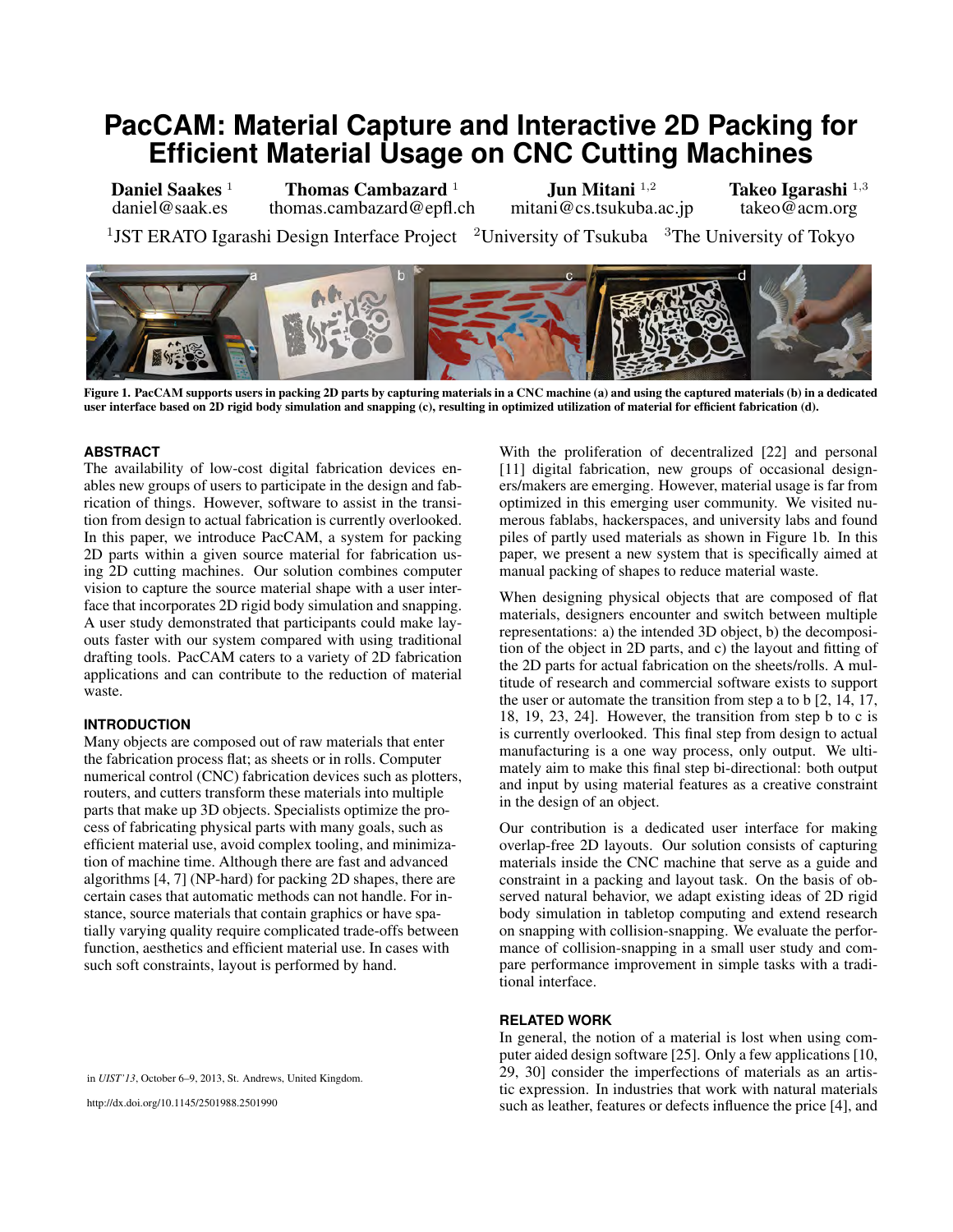therefore, craftsmen make trade-offs to minimize the visibility of a defect in the final product while ensuring efficient material use.

A discrepancy exists between a virtual representation during design and spatial impact in the real world [\[3\]](#page-5-15). Interactive fabrication [\[26\]](#page-5-16) aims to automate all the steps of design and fabrication to make a direct connection between human input and machine output. CopyCad [\[9\]](#page-5-17) is a camera projector system on a CNC device that aims to integrate physical objects into CAD. The Visicut project [\[21\]](#page-5-18) employs a camera in a laser cutter for a WYSIWYG preview and positioning of graphics on objects. However, these methods do not address layout or packing problems directly.

In computer graphics, various tools are offered to the user for mapping a 2D texture on a 3D model. For instance, in UV texture mapping, the artist switches between a texturemap view and the 3D object. Other tools that assist occasional users in the transition from 3D concept to 2D parts. For instance, in the sketchchair [\[23\]](#page-5-9) application, the user sketches a chair and the software constructs the 3D shape of the chair and calculates the 2D parts for fabrication. Autodesk 123D software [\[2\]](#page-5-4) assists the user in fabricating 3D objects and provides a number of ways to decompose a 3D shape into 2D parts. However, these applications do not provide intelligent support for interactive manual packing or provide bidirectional feedback to inform design choices.

Bridging paper and electronic documents has been addressed by various prior art. Early systems aimed to simplify the process of digitizing paper documents [\[15\]](#page-5-19). Later, systems such as PADD [\[13\]](#page-5-20) focused on interexchange, i.e., combining the affordances of both paper and digital documents. Our effort to capture and layout parts on materials is similar to the interexchange of physical and digital documents.

Within the domain of fabrication, a large body of work exists for machine optimization of layouts, bin-packing of rectangular shapes, or irregular shape nesting in the domain of fabrication [\[4,](#page-5-0) [7\]](#page-5-1). Machine packing is an NP-hard problem and algorithms are typically intended for mass production of shapes in clothing or metal industries. These algorithms cannot handle nontrivial or conflicting constraints present in many real-world design scenarios. Manual layout allows the user to leave material in a certain shape intentionally when using only part of the material. Users may layout parts considering their structure, e.g., grouping related parts together, which is helpful in the subsequent manual assembly process. Finally, when a design does not fit the material, interactive packing helps the user to decide which parts to remove, how to modify its shape, or how much additional material is necessary. Therefore, we focus on manual and interactive packing.

CAD drafting tools or 2D vector illustration tools (e.g. Adobe Illustrator, Rhino and Autocad) are regularly used for making layouts. Although direct manipulation of translation is supported, rotation generally requires activation via a button. Therefore, a packing task with combined manipulation of orientation and positioning [\[16\]](#page-5-21) is less supported. Research into multitouch and tabletop computing has introduced natural interaction using physics simulation. For instance, the Bumptop system [\[1\]](#page-5-22) allows informal organization of desktop icons using simulation of dragging and pushing motions for creating piles. Other systems have introduced 2.5D interfaces, such as the simulation of cards sliding over each other [\[27\]](#page-5-23), or use whole-hand gestures to sweep objects [\[28\]](#page-5-24). Although all these systems contain collision detection and physical simulation, none are optimized specifically for packing tasks.

Other related work has focused on snapping and smart guides to assist users in layout tasks. The common implementation in 2D vector illustration software is magnetic snapping [\[6\]](#page-5-25); when an object is near a snapping opportunity, the object snaps into place. The snap-and-go system [\[5\]](#page-5-26) argues that this behavior leads to inaccessible areas and proposes to change the mapping from motor space to screen space temporarily. However, these mapping systems only work via indirect manipulation (mouse + pointer). In addition, current snapping methods only support either rotation, position or scaling, and only function for specific angles (orthogonal/diagonal). Fitting irregular shapes requires manipulation of both position and orientation and snapping to arbitrary objects.

# **MATERIAL CAPTURE**

Capturing material shape and fitting a design is an essential part of the packing task. For accurate capturing, we implemented two methods: an overlooking camera, similar to Visicut [\[21\]](#page-5-18), and using the toolhead of a laser cutter to scan materials on the table. Both methods are shown in Figure [2.](#page-1-0)



Figure 2. Top Left: an overlooking camera (a), mounted in the lid of a laser cutter for capturing materials, activated by a remote control attached to the side (b). Top right: a method for capturing that uses a photodiode (c) mounted on the toolhead of the laser cutter. The presence of material is detected by the reflection (d) of the sensing laser. Bottom row: a captured empty (e) and full table (f), the transformed and masked material (g), and the extracted edges (h).

# <span id="page-1-0"></span>**Overlooking Camera**

An overlooking camera is a commonly implemented method (e.g.  $[9, 10, 20, 21, 29]$  $[9, 10, 20, 21, 29]$  $[9, 10, 20, 21, 29]$  $[9, 10, 20, 21, 29]$  $[9, 10, 20, 21, 29]$ ) when merging physical objects and virtual representations. Using projective transformation a pixel x,y in the camera image space is mapped to a point x,y on the CNC table. Our prototype is implemented on a laser cutter (7050-60w Commax Co. Ltd.) with a table size of 695mm  $\times$  495mm. We mounted a calibrated Logitech C905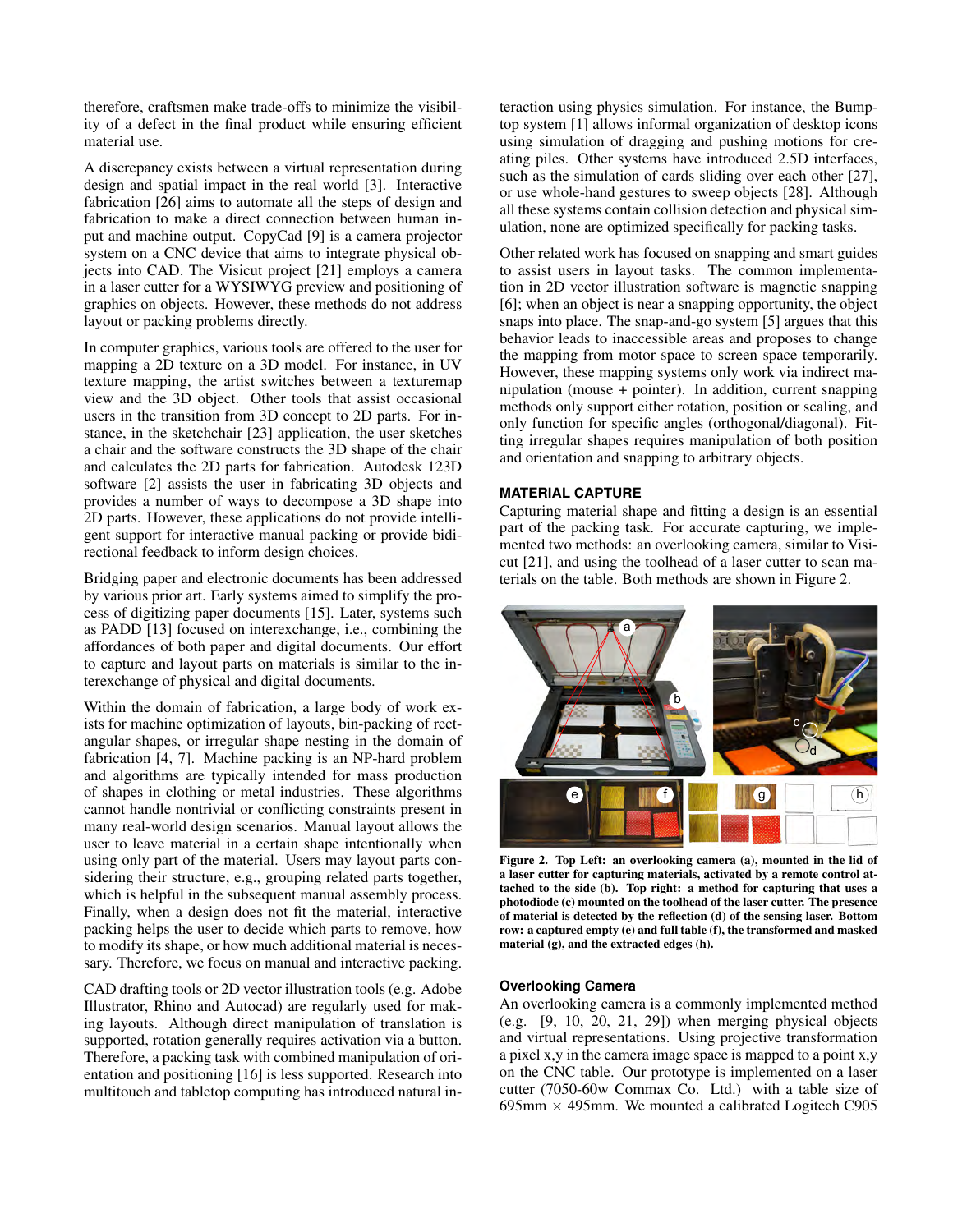webcam (960  $\times$  720 pixels) to the lid of the laser cutter, as shown in Figure [2a](#page-1-0). The camera captures the entire table when the lid is open, resulting in a resolution of 1 pixel to 1.17 mm.

Extrinsic calibration is performed once, when the camera is installed. White cardboard is placed in the corners of the table. The laser cutter prints calibration patterns using rastering and the homography matrix is calculated using OpenCV as shown in Figure [2.](#page-1-0) This eliminates the need for manual or visual alignment. The accuracy of this method is established in a reverse process by first cutting a grid of test patterns on cardboard that covers the entire table. A picture is taken and the perspective transformation is calculated for a number of points ( $N = 48$ ). The x,y positions are then compared to the coordinates on the table. This results in a mean error of 0.83 mm and a standard deviation of 0.50 mm.

In everyday use, users capture two pictures, one of the empty table and one of the material on the table. To enable this, we attached a remote control (Figure [2b](#page-1-0)) to the side of the laser cutter. Simple background subtraction results in a mask that indicates the presence of the material (Figure [2e](#page-1-0)fg). The OpenCV findContours function is used to detect the edges of the material, as shown in Figure [2h](#page-1-0). The resulting polylines are simplified, cleaned and saved in an SVG file that contains both bitmap and vector representations. The SVG file can be used with 2D layout software to include the material position and orientation as a constraint in the design process.

## **Scanning Laser**

An exact but slow method to acquire material on the CNC table is to use the toolhead both to cut parts and scan material. Thus, the presence of a material is directly correlated to the coordinate system of the device without prior calibration. In addition to the burning laser, a laser cutter has a lowpower laser for previewing a programmed toolpath. We assume that the low-power laser is in perfect alignment with the high-power laser. As shown in Figure [2c](#page-1-0)d, an inexpensive photodiode (Taos TSL250R) is mounted on the toolhead and is directed toward the point where the laser hits the source material.

For each x,y position on the table, the material is sensed (noncontact) by detecting the reflection of the laser, which is measured by a 10bit analog-to-digital converter. The intensity of the reflection is dependent on the wavelength of the laser and the color of the material. This technique is accurate, but because the toolhead must be moved to probe a point, it is slow, depending on the resolution. We currently employ a serpentine scanning algorithm prototyped on a pen-plotter. Intelligent and adaptive scanning, possibly guided by the overlooking camera will speed up this process.

# **INTERACTIVE 2D PACKING**

The interactive packing user interface makes use of a physics simulation. Parts have friction and can collide and are translated and orientated by means of a virtual spring/damper joint. In addition, basic layout functionality has been implemented such as copy, cut, paste, duplicate, grouping, parts margins, flipping parts, locking position and fixing orientation. The captured material is loaded as a background image. Around the material and inside its cavities, invisible and static boundary parts are created that collide with the parts through 2D rigid body simulation. Parts are initially placed and orientated as in the original drawing. In case of overlap with other parts or boundary parts, parts begin in a *ghost* state, i.e. no collision detection is performed, and they are drawn translucent. Ghost parts are constantly and automatically checked for overlap, and if possible, are fit in the physics simulation.

### **Observation Study**

To obtain inspiration when designing the packing interface, we asked several people (N=8, all male, computer graphics and architecture students) to solve two packing tasks and observed the process. First, the packing of a sketchchair [\[23\]](#page-5-9) and second, a standard problem [\[7\]](#page-5-1) from the clothing industry often used to benchmark packing algorithms. For the observation study, we laser cut the parts from acrylic. From our observations, we extracted a number of patterns that people use when manipulating parts. 1) grouping similar parts together in subsolutions 2) compacting a group of parts by pushing parts, 3) fitting groups or parts together by subtle testing of angles and positions, and 4) using both hands. On the basis of these observations, we designed a new interface that has a foundation in both earlier physical simulation work and snapping.



<span id="page-2-0"></span>Figure 3. User Interface for making layouts. Shown are single handed multitouch ideas: (top left) a press with two fingers to push parts with the selection; (top right) a pinch gesture that compresses the selection; (bottom left) pressing on the side with three fingers initiates a tilt and all parts move towards the fingers; (bottom right) collision snapping is a combination of parts colliding and sliding over each-other.

### **Interaction Techniques**

It was observed that users mostly gently drag parts without pushing, and that their actions consist of subtle sliding and rotating motions, and testing. Therefore, in the interface, the default behavior is that parts moved by the user collide and slide with other parts but do not alter the position or orientation of other parts. In the simulation, we temporarily lower the weight of selected parts.

*Pushing.* Pushing (Figure [3\)](#page-2-0) to move parts was also observed. This is a default behavior in many user interfaces with physical simulation. For example, in the Roomplanner application, Wu and Balakrishnan [\[28\]](#page-5-24) used a vertical hand motion to sweep and push objects. Likewise, Wilson et al. [\[27\]](#page-5-23) used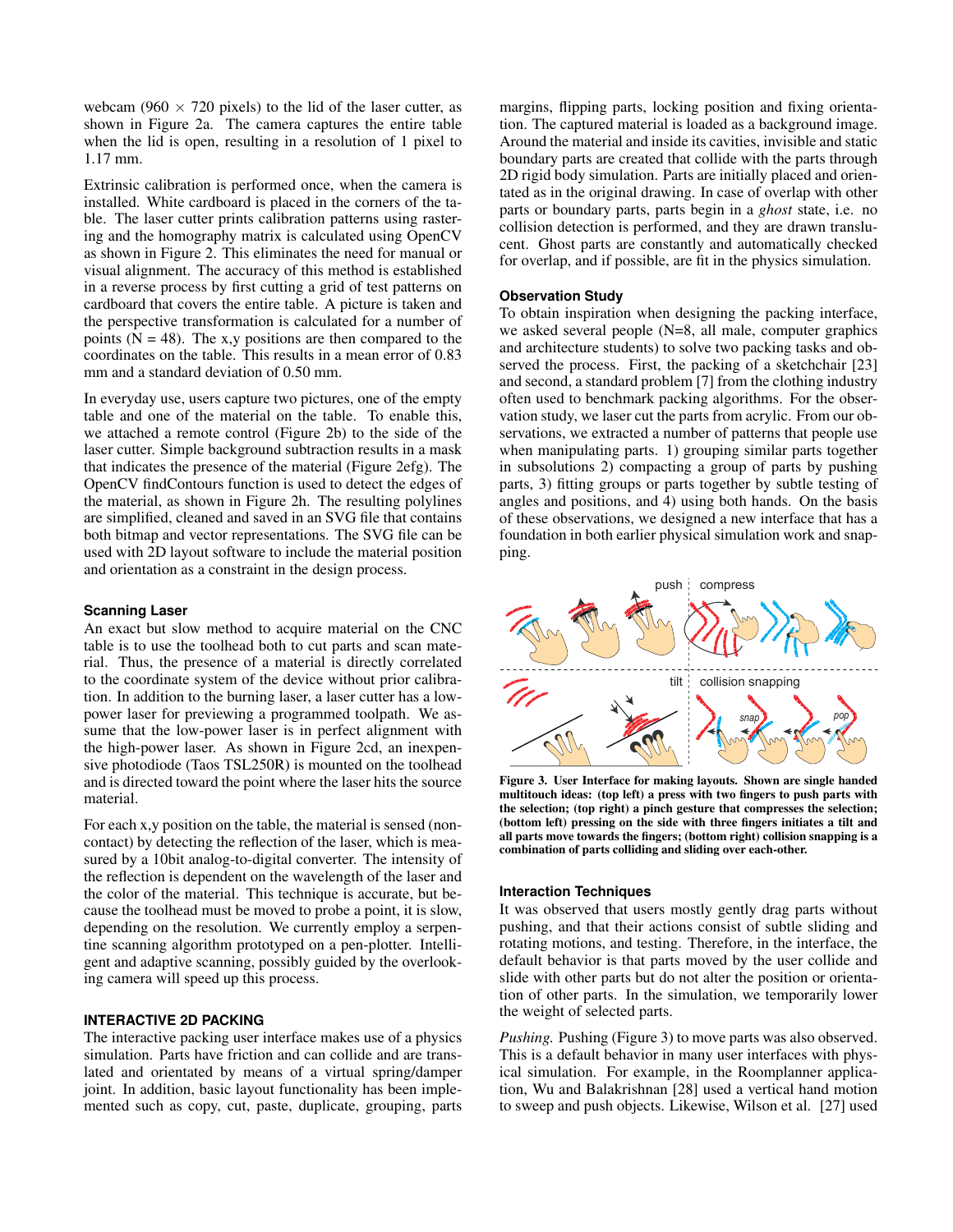multiple fingers to push objects. We implemented pushing or sweeping objects as a *push* state of the selection. Activated with a modifier key or by applying pressure, the selected objects change color and push and move other objects.

*Compress.* Another often observed behavior was the grouping of parts into subsolutions and packing these parts tightly together in a sequence of small pushes of the outer parts. This roughly compares to building piles [\[1\]](#page-5-22), A lasso selection selects a number of parts and is followed by a command that piles the objects. We implemented a similar compress function to pack parts together. The current prototype implementation determines the centroid of mass of the selection and applies a force toward that center for each part.

*Tilt.* The tilt operation lets gravity slide all the parts towards the same direction. When activated, tilt applies a force (gravity) to all parts in the layout parallel towards the position of the mouse. This is useful for moving and compressing all parts in a corner or side of the material.

*Collision snapping.* Dragging and pushing shapes alone is insufficient for making a 2D layout. Shapes often have to cross obstacles or move inside cavities. Therefore, the ability to *pick up*, move around, and *put back* a shape is required. As shown in Figure [4,](#page-3-0) this is achieved through the *ghost* state, which excludes a part from collision detection. In this manner, shapes can be temporarily stored in the vicinity of a target location before actually being used in the solution.



<span id="page-3-0"></span>Figure 4. Collision snapping in action. From left to right: 2) The part snaps to the boundary. 3) the force in the spring between the cursor and registration point increases; 4) the part pops into ghost state; and 5) when the part has no overlap, it pops back into collision detection.

The popping back and forth from and into collision detection is implemented for mouse input interfaces. When the user drags a selection, a spring/damper joint is attached between the cursor and the selected parts. When the selection collides with other parts, the force in the spring is measured. If it exceeds a threshold value, e.g., the distance between the cursor position and part is too large, the selection pops into the ghost state and snaps to the mouse pointer. While in the ghost state, parts still have friction with the ground but do not collide. In addition, when ghost parts become overlap free, they are automatically popped back into collision detection.

# **Implementation**

The prototype system is implemented using the Qt toolkit and supports basic functionality such as the import and export of SVG and DXF drawings and printing layouts directly to the lasercutter using the Qt printer driver. Box2D [\[8\]](#page-5-28) is used as the physics engine. For performance, parts are simplified using polyline optimization and approximate convex decomposition [\[12\]](#page-5-29). We support a variety of input methods, traditional mouse, pen, and single-hand multitouch. The system is currently running in our lab and is used regularly.

# **EVALUATION OF THE USER INTERFACE**

A full-fledged evaluation of the proposed system is beyond the scope of this paper. However, we evaluated the performance of collision snapping in a small user study. We asked participants to complete three small packing tasks for three conditions in a  $3 \times 3$  experiment design. The first condition is a traditional drafting interface with rotation handles, as shown in Figure [5](#page-3-1) left. The second condition involved a fluid dragging interface with fluid integration of rotation and translation [\[16\]](#page-5-21). The third condition added collision snapping to fluid dragging. We expected that subjects would be faster using the proposed interface when manipulating parts in the fluid condition compared with that in the traditional interface. We also expected that collision would render the fastest completion times because it reduces that need for precision manipulations.



<span id="page-3-1"></span>Figure 5. The user study consisted of a  $3 \times 3$  design. Three conditions are shown: traditional modal drafting interface (traditional), fluid integration of rotation and translation (fluid), and collision snapping (collision).

Within each condition, we asked the participants to complete three tasks, as shown in Figure [6.](#page-4-0) In each task, a participant drags the given parts from a start position into a target area. The participants were instructed to avoid overlap in their solution. The task order was fixed: 1) dragging with simple target area, 2) dragging with irregular target area, and 3) compacting parts.

We chose a within-subjects design to reduce the error variance that we expected to find in a packing task. The three conditions were ordered semirandomly, and all permutations of the conditions were distributed among the participants. The observations during a pilot study using packing tasks revealed that we had to address carry-over effects. Therefore, we specifically chose simple tasks with minimal packing challenge and measured completion time and not utilization. The exactly same tasks were chosen for all three conditions. To counteract task knowledge and suppress exploration time, we showed the task and solution beforehand and provided time to practice the tasks at the start of each condition.

# **Setup**

Twelve participants (2 female, 10 male), ranging in age from 19 to 33, were recruited from local universities. All participants had prior experience with vector drawing software, and some participants had experience with digital fabrication. One participant (participant 13) did not understand the assignment and was excluded from the results.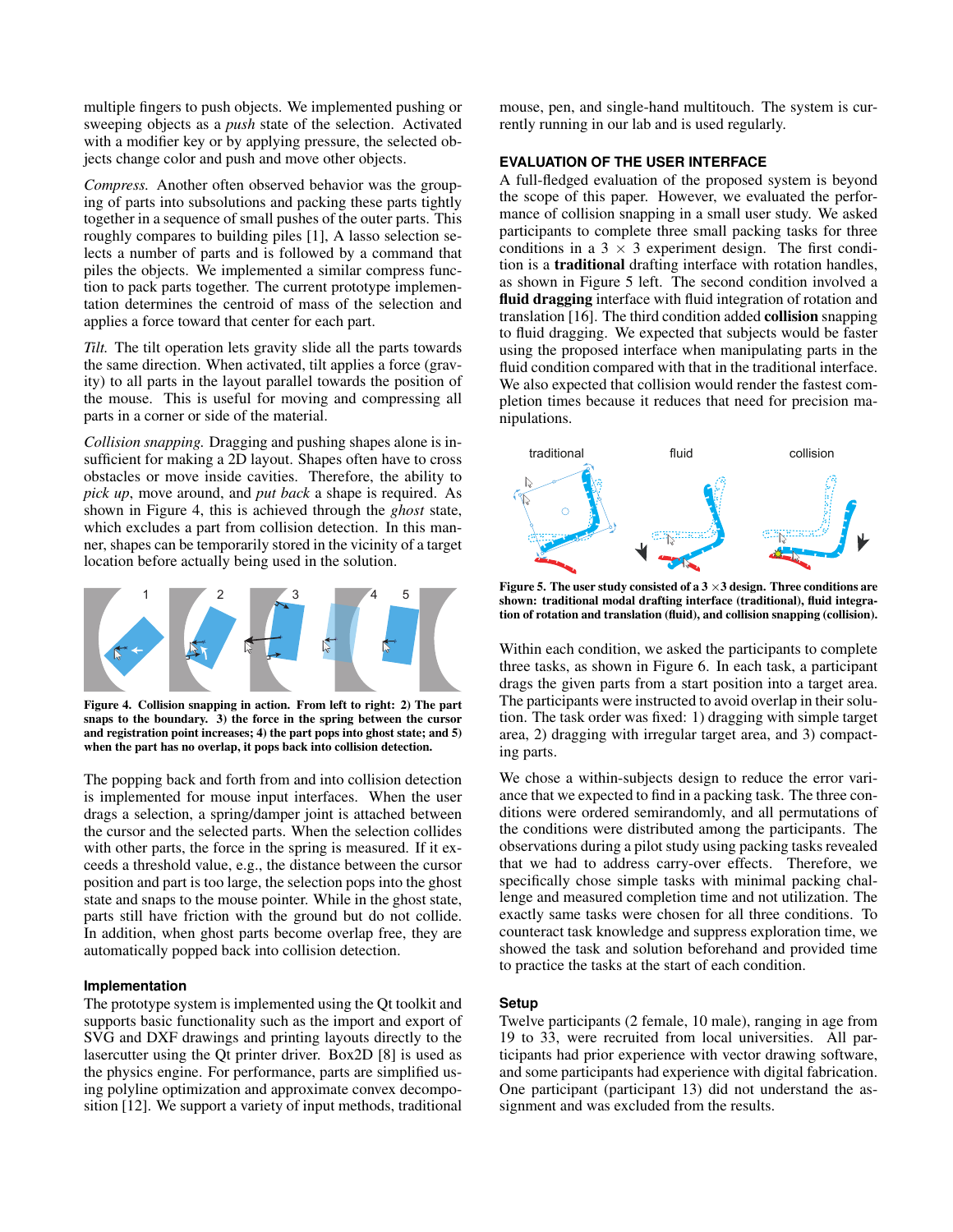Each evaluation took approximately 30 minutes. The software consisted of a subset of the functionality because it only allowed single-part manipulation. The software ran on a 13 inch MacBook Air. The packing task was presented to the users in full-screen mode on a 20-inch display (SyncMaster 204B). The participants used a standard wireless mouse (Logitech M310) for input. Time was measured from the mousedown of the first drag operation to the mouse-up of the last drag operation when the participants indicated they had completed the task. The study was performed in a meeting room.



<span id="page-4-0"></span>Figure 6. Within each condition of the user study, participants executed three packing tasks that involved moving parts to a target area. Top: task start and bottom: suggested solution.

## **Result**

In the first task we tested the performance of simple packing. As depicted in Figure [6,](#page-4-0) eight almost convex shapes of various sizes had to be fit into a rectangular target area without overlapping. The required utilization of the solution was 42%. Three parts had to be rotated to fit into the target area. The repeated measures analysis of variance showed significant effects on completion time, as observed in Figure [7,](#page-4-1)  $(F(2, 22) = 14.43, P < .0005)$  as shown in Figure [7.](#page-4-1) Posthoc tests using the Bonferroni corrections showed a significant effect between the collision and traditional conditions (collision*<*traditional, P*<*.0005) and between the collision and fluid conditions (collision*<*fluid, P*<*.05). However, no significant difference was found between the fluid and traditional conditions.

The second task consisted of fitting concave shapes into an irregular shaped target area as depicted in Figure [6.](#page-4-0) Although utilization was only 30%, the target area required the user to reorient the majority of ten parts to make them fit. This task was specifically designed to test collision snapping because all parts had to be popped into the target area, with static boundary parts (drawn in black) blocking the entrance. The repeated measures analysis of variance showed significant effects on completion time  $(F(2, 22) = 4.08, P < .05)$ .



<span id="page-4-1"></span>Figure 7. Results of the user study. Completion time was measured in seconds (faster is better).

Post-hoc tests using the Bonferroni correction showed a significant effect between only the collision and traditional conditions (collision*<*traditional, P*<*0.05).

The final task consisted of compacting seven shapes. This task was straightforward and did not leave much room for creative packing behavior. The task was specifically designed to test snapping and orientation. All users completed this task in less than 1 minute. A repeated measures analysis of variance determined that completion time differed significantly between the conditions  $(F(2, 22) = 17.96, P < .0005)$ . Post-hoc tests using the Bonferroni correction revealed a significant difference between the collision and the traditional conditions (collision*<*traditional, P*<*.005), and collision and fluid dragging (collision*<*fluid, P*<*.05). However, no significant difference was found between the fluid and traditional conditions.

#### **Discussion**

Collision snapping resulted in significantly faster completion time over the traditional interface because it does not require the precise manipulations to position and orient parts. The first two tasks, in which the participants started puzzling and optimizing their solution between the conditions, allowed for multiple solutions, and therefore, they yielded less clear results compared with the third task. Nevertheless, the results indicate that although having little prior experience with the proposed improvements, our subjects performed the tasks faster than the status quo. The results also indicate that collision snapping plays a significant role in completing time for such tasks.

A number of participants noted that the fluid dragging implementation had too little friction; i.e. the parts rotated too quickly and center of mass had to be estimated to translate parts without reorientation. In future, it will be better to allow the user to adjust the magnitude of friction and the popforce threshold in collision snapping. A few of participants reported that they preferred the traditional interface for precision manipulation.

Task 2 (irregular target area) was reported to be confusing. Because of the noncolliding ghost parts and their tight fit with the boundary parts in the target area, ghosts often remained floating and did not snap or collide with other parts. We think an improved version of the collision-snap should involve a local search to test overlap on parts in ghost state, i.e. testing for small rotation and translation variants. Then, when a fit is found, ghost parts should automatically reorient and be placed back into the simulation. We see this as a first step towards a hybrid interface.

# **CONCLUSION AND FUTURE WORK**

We presented a system that integrates current technologies found in sensing, computer vision, physics simulations, and desktop user interfaces to assist users in packing tasks for manufacturing. A small user study indicated an increase in performance using the proposed user interface over the traditional interface.